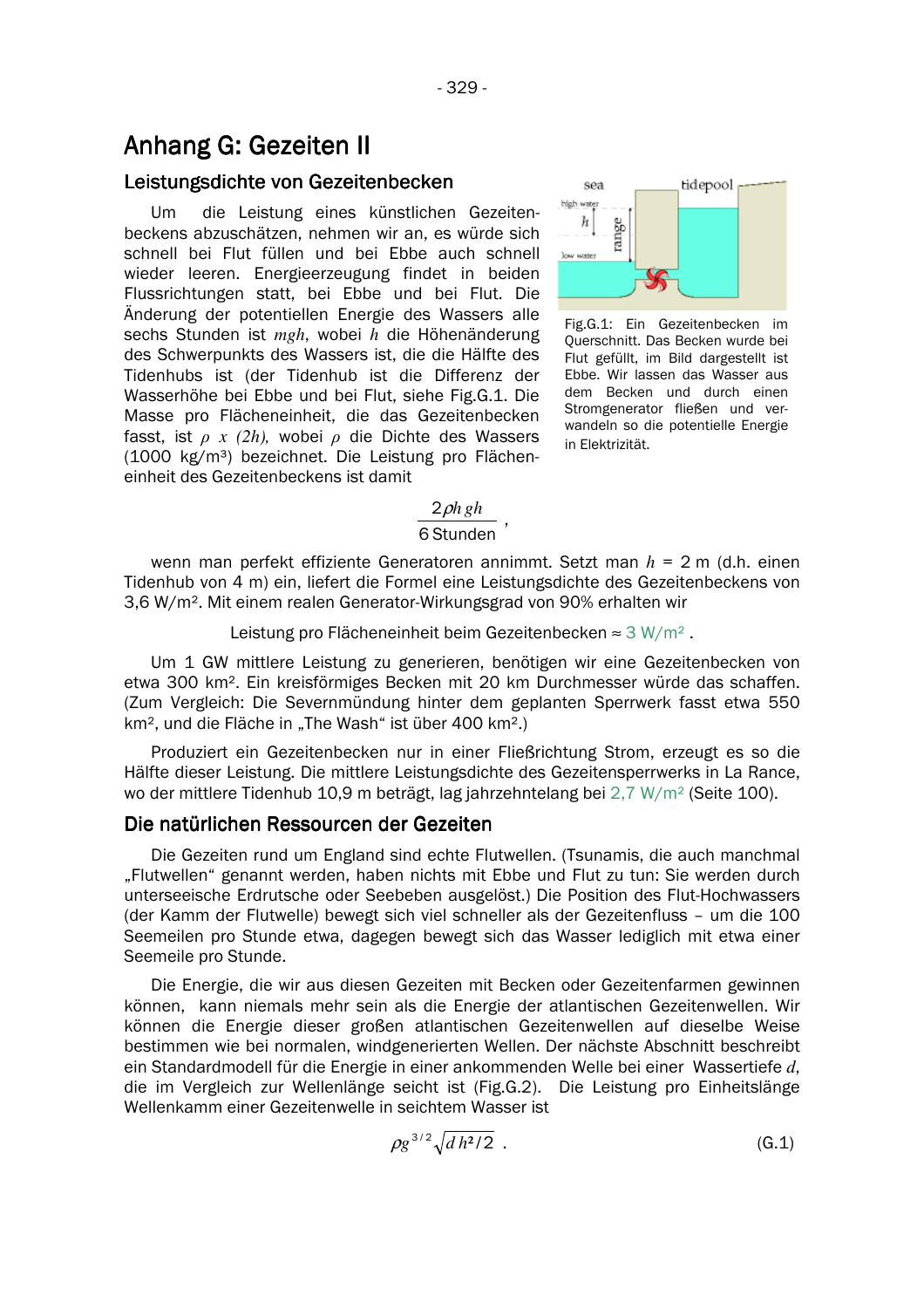Tabelle G.3 zeigt die Leistung pro Einheitslänge für einige plausible Werte. Bei  $d =$ 100 m und  $h = 1$  oder 2 m liegt die Leistung pro Einheitslänge Wellenfront bei 150 kW/m bzw. 600 kW/m. Das sind beeindruckende Zahlen im Vergleich mit der natürlichen Leistung einer normalen Atlantik-Hochseewelle von 40 kW/m (Anhang F). Atlantikwellen und atlantische Gezeiten haben ähnliche Amplituden (etwa 1 m), doch die natürliche Leistung in den Gezeiten ist etwa 10mal höher als bei normalen windgenerierten Wellen.



Fig. G. 2: Eine Welle im seichten Wasser. Wie die Welle im tiefen Wasser trägt sie Energie in zwei Formen: Potentielle Energie in Verbindung mit dem Hochheben des Wassers aus dem hellschraffierten Tal in den dunkel schraffierten Kamm: und kinetische Energie aus all den kleinen Bewegungen des Wassers, wie sie durch die kleinen roten Pfeile angedeutet sind. Die Geschwindigkeit der Welle, die von links nach rechts läuft, ist durch den viel größeren Pfeil oben angedeutet. Für Gezeitenwellen könnte eine typische Wassertiefe 100 m sein, die Geschwindigkeit des Kamms 30 m/s, die vertikale Amplitude an der Oberfläche 1 oder 2 m. und die Amplitude der Wassergeschwindigkeiten 0,3 oder 0,6 m/s.

Taylor (1920) erarbeitete ein detaillierteres Modell der Gezeitenkraft, das auch wichtige Details wie die Corioliskraft (ein Effekt aus der Erdrotation), die Existenz gegenläufiger Gezeitenwellen und den direkten Effekt des Mondes auf den Energiefluss in der Irischen See berücksichtigt. Seitdem haben experimentelle Messungen und Computermodelle diese Studien von Taylor bestätigt und erweitert. Flather (1976) erstellte ein detailliertes numerisches Modell der lunaren Gezeiten, indem er das Kontinantalschelf um England in etwa 1000 guadratische Einzelzellen unterteilte. Flather schätzte die gesamte mittlere Energie, die diese Region trifft, mit 215 GW ab. Nach diesem Modell fließen 180 GW in den Bereich zwischen Frankreich und Irland. Von Nordirland bis herum zu den Shetlandinseln liegt die ankommende Leistung bei 49 GW. Zwischen Shetland und Norwegen ist der Nettoverlust 5 GW. Wie in Fig.G.4 gezeigt, bestimmten Cartwright et al. (1980) die mittleren Leistungsflüsse experimentell zu 60 GW zwischen Malin Head (Irland) und Florø (Norwegen) und zu 190 GW zwischen Valentia (Irland) und er bretonischen Küste nahe Ouessant. Die Leistung, die in die Irische See fließt, bestimmten sie zu 45 GW, und den Leistungsfluss in die Nordsee durch die Straße von Dover zu 16,7 GW.

| Tabelle G.3: Leistungsflüsse |  |  |  |  |  |
|------------------------------|--|--|--|--|--|
| (Leistung pro Einheitslänge  |  |  |  |  |  |
| Wellenfront) für Wassertiefe |  |  |  |  |  |
| 100 m.                       |  |  |  |  |  |

| h    | $\rho g^{3/2} \sqrt{dh^2/2}$ |
|------|------------------------------|
| (m)  | (kW/m)                       |
| 0.9  | 125                          |
| 1.0  | 155                          |
| 1.2  | 220                          |
| 1.5  | 345                          |
| 1.75 | 470                          |
| 2.0  | 600                          |
| 2.25 | 780                          |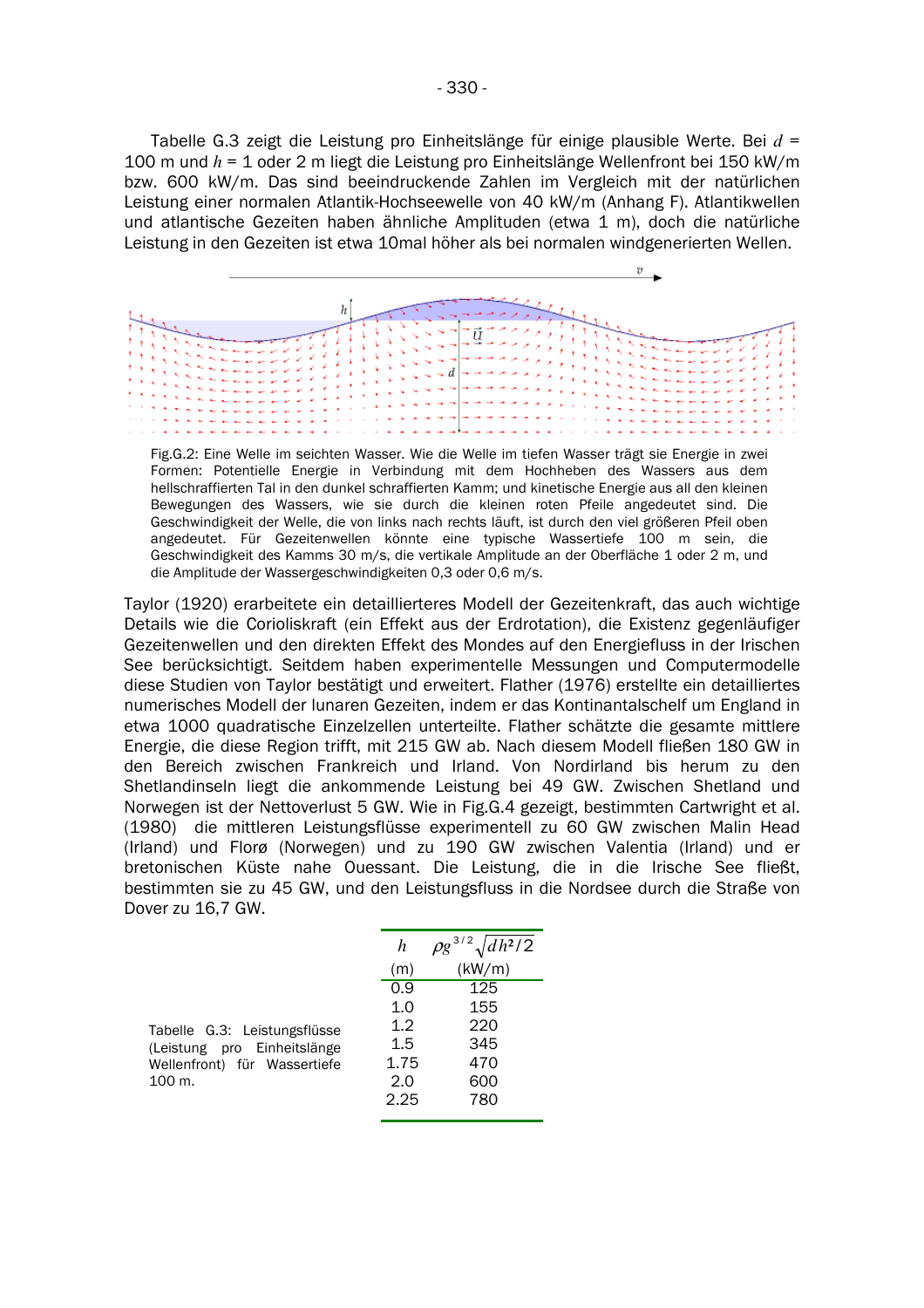#### Die Leistung von Tidenwellen

Dieser Abschnitt, der gefahrlos übersprungen werden kann, behandelt weitere Details hinter der Formel für Gezeitenkraft, die im letzten Abschnitt verwendet wurde. Ich möchte in dieses Modell der Gezeitenkraft tiefer einsteigen, weil die meisten offiziellen Abschätzungen englischer Gezeitenressourcen auf einem Modell beruhen, das ich für fehlerhaft halte.

Fig.G.2. zeigt ein Modell für Gezeitenwellen, die durch relativ seichtes Wasser laufen. Das Modell ist beispielsweise für Flutwellen gedacht, die den Kanal von England oder die Nordsee entlang laufen. Es ist wichtig. zwischen der Geschwindigkeit U, mit der das Wasser selbst fließt (etwa eine Seemeile pro Stunde), und der Geschwindigkeit v. mit der die Flutwelle läuft (etwa 100 oder 200 Seemeilen pro Stunden), zu unterscheiden.

Die Wassertiefe ist d. Kämme und Täler kommen von links, erzeugt von den 12-stündlichen Ozeantiden. Sie bewegen sich mit der Geschwindigkeit



Fig.G.4: Mittlere Gezeitenleistung nach Messungen von Cartwright et al. (1980)

$$
v = \sqrt{gd} \quad . \tag{G.2}
$$

Wir nehmen an, dass die Wellenlänge viel größer als die Wassertiefe ist, und wir vernachlässigen Details wie die Corioliskraft oder Dichteschwankungen im Wasser. Die vertikale Amplitude der Tide nennen wir h. Unter der Standard-Annahme der nahezu wirbelfreien Strömung ist die horizontale Wassergeschwindigkeit nahezu tiefenunabhängig. Diese Horizontalgeschwindigkeit  $U$  ist proportional zur Auslenkung an der Oberfläche und kann aus der Erhaltung der Masse abgeleitet werden:

$$
U = v h/d. \tag{G.3}
$$

Mit zunehmender Tiefe nimmt die Wellengeschwindigkeit  $v$  ab (Gleichung (G.2)). Für die folgende Diskussion werde ich die Tiefe als konstant annehmen. Energie fließt von lins nach rechts mit einer gewissen Rate. Wie kann diese gesamte Gezeitenleistung abgeschätzt werden? Und was ist die maximale Leistung, die extrahiert werden kann?

Ein Ansatz ist, eine Querschnittsfläche zu nehmen, den mittleren kinetischen Energiefluss durch diese Fläche abzuschätzen und dann anzunehmen, dass diese Größe die extrahierbare Leistung beinhaltet. Diese Energiefluss-Methode wurde von Black and Veatch zur Abschätzung der englischen Ressourcen verwendet. In unserem Modell können wir die Gesamtleistung auf andere Art bestimmen. Wir werden herausfinden. dass die kinetische-Energiefluss-Methode eine signifikant zu kleine Leistung ergibt.

Der Spitzenfluss an kinetischer Energie in einer Querschnittsfläche A ist

$$
K_{BV} = \frac{1}{2} \rho A U^3 \tag{G.4}
$$

(Das ist die Formel für den Fluss kinetischer Energie, die wir auch in Anhang B verwendeten.)

Die gesamte auftretende Leistung ist nicht gleich dem kinetischen Energiefluss. Die gesamte auftretende Leitung in einer Welle ist eine Standard-Lehrbuchrechnung; eine Art sie zu ermitteln ist, die Energie in einer ganzen Welle zu bestimmen und sie dann durch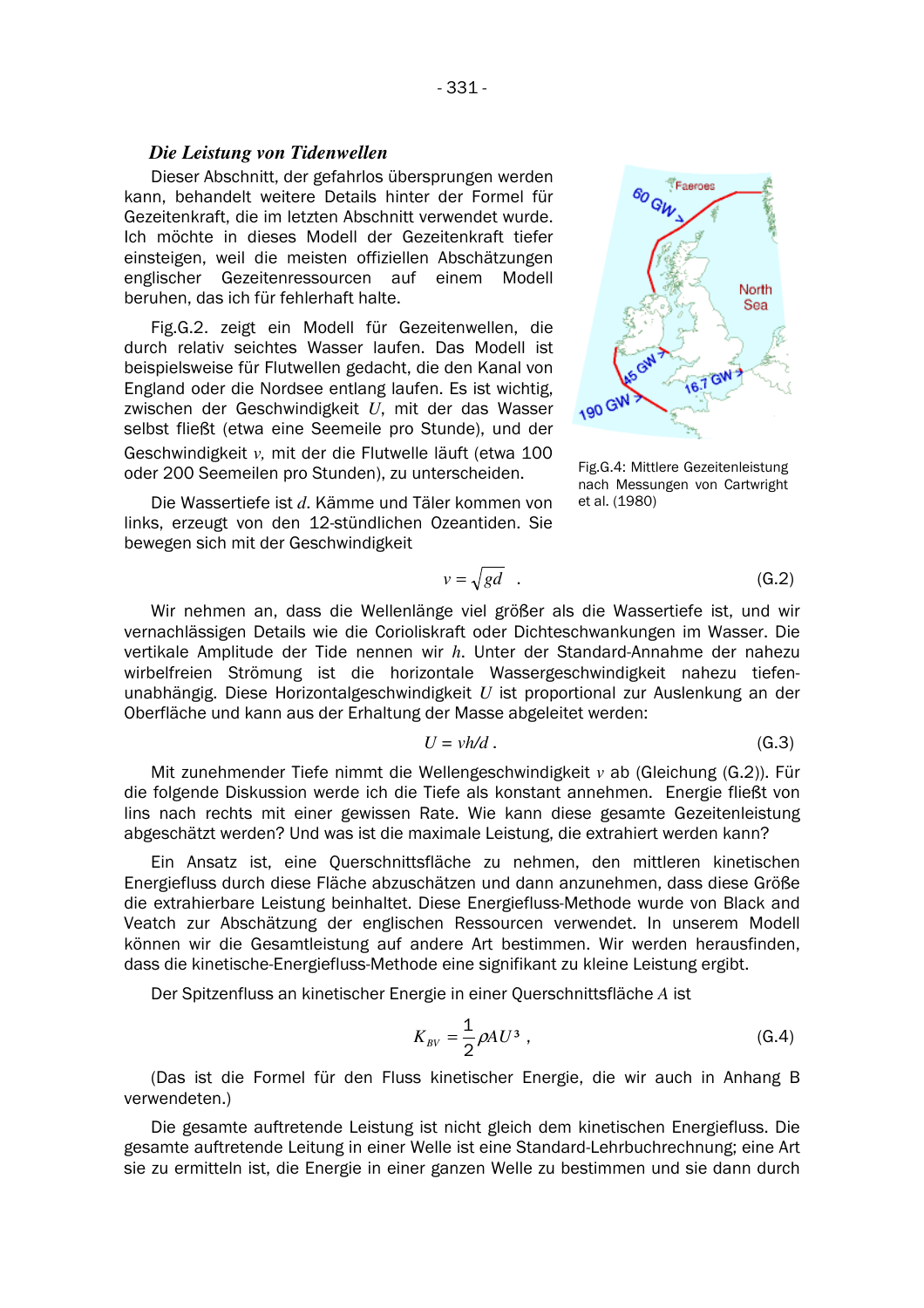die Periode zu teilen. Die Gesamtenergie einer Welle ist die Summe aus ihrer potentiellen und ihrer kinetischen Energie. Kinetische und potentielle Energie sind in der Tat gleich groß (Das ist eine Standardeigenschaft fast aller schwingenden Systeme, seien es Massen an Federn oder Kinder auf Schaukeln.) Um die Gesamtenergie zu bestimmen reicht es also aus, einen dieser beiden Anteile - die potentielle Energie einer Wellenlänge oder die kinetische Energie einer Wellenlänge - zu berechnen und dann zu verdoppeln. Die potentielle Energie einer Welle (pro Wellenlänge und pro Einheitslänge einer Wellenfront) kann durch Integration bestimmt werden zu

$$
\frac{1}{4}\rho g h^2 \lambda \tag{G.5}
$$

Durch Verdoppeln und Teilen durch die Periode erhält man daraus die tatsächliche Gesamtleistung der Modellwelle (Tide im seichten Wasser)

Leistung = 
$$
\frac{1}{2} (\rho g h^2 \lambda) \times w/T = \frac{1}{2} \rho g h^2 v \times w
$$
, (G.6)

wobei  $w$  die Breite der Wellenfront ist. Mit der Substitution  $\,v$  =  $\sqrt{g}d$  folgt

Leistung = 
$$
\rho gh^2 \sqrt{gd} \times w/2 = \rho g^{3/2} \sqrt{d} h^2 \times w/2
$$
. (G.7)

Vergleichen wir diese Leistung mit dem Fluss der kinetischen Energie  $K_{BV}$ . Offensichtlich skalieren beide Ausdrücke unterschiedlich mit der Amplitude h. Benutzen wir die Umrechnungsformel für die Amplitude, Gleichung (G.3), die Kammgeschwindigkeit Gl. (G.2) und  $A = wd$ , so können wir den Fluss der kinetischen Energie umschreiben zu

$$
K_{BV} = \frac{1}{2} \rho A U^3 = \frac{1}{2} \rho w d (v h / d)^3 = \rho (g^{3/2} / \sqrt{d}) h^3 \times w / 2 \quad . \tag{G.8}
$$

Die kinetische-Energiefluss-Methode legt also nahe, dass die Gesamtleistung der Welle mit der dritten Potenz der Amplitude skaliert (Gleichung (G.8)); doch die korrekte Formel zeigt, dass die Leistung mit dem Quadrat der Amplitude skaliert (Gleichung G.7)).

Das Verhältnis ist

$$
\frac{K_{BV}}{\text{Leistung}} = \frac{\rho w (g^{3/2} / \sqrt{d}) h^3}{\rho g^{3/2} h^2 \sqrt{d w}} = \frac{h}{d} \tag{G.9}
$$

Da  $h$  gewöhnlich viel kleiner als  $d$  ist ( $h$  ist etwa 1 m oder 2 m, dagegen ist  $d$  aber 100 m oder 10 m), sind Schätzungen der Leistungsressourcen auf Basis des Flusses kinetischer Energie wohl viel zu gering, jedenfalls in Fällen, wo das Modell der Tidenwelle im seichten Wasser anwendbar ist.

Darüber hinaus gehen Modelle auf Basis des Flusses von kinetischer Energie fälschlicherweise davon aus, dass die Leistung bei Springtiden (den höchsten Tiden) achtmal höher als bei Nipptiden (den niedrigsten Tiden) sei, mit einem angenommenen Amplitudenverhältnis Spring- zu Nipptide von 2:1. Doch richtig ist, dass die gesamte Leistung einer laufenden Welle mit dem Quadrat der Amplitude skaliert, woraus sich das Leistungsverhältnis einlaufender Spring- zu Nipptiden mit vier zu eins ergibt.

#### *Effekte aus der Abstufung des Meeresbodens und der Corioliskraft*

Wenn die Tiefe  $d$  schrittweise abnimmt und die Breite konstant bleibt, so dass die Reflexion und die Absorption der ankommenden Leistung minimal sind, bleibt die Leistung der Welle konstant. Das bedeutet,  $\sqrt{d}h^2$  ist eine Konstante, woraus wir ableiten,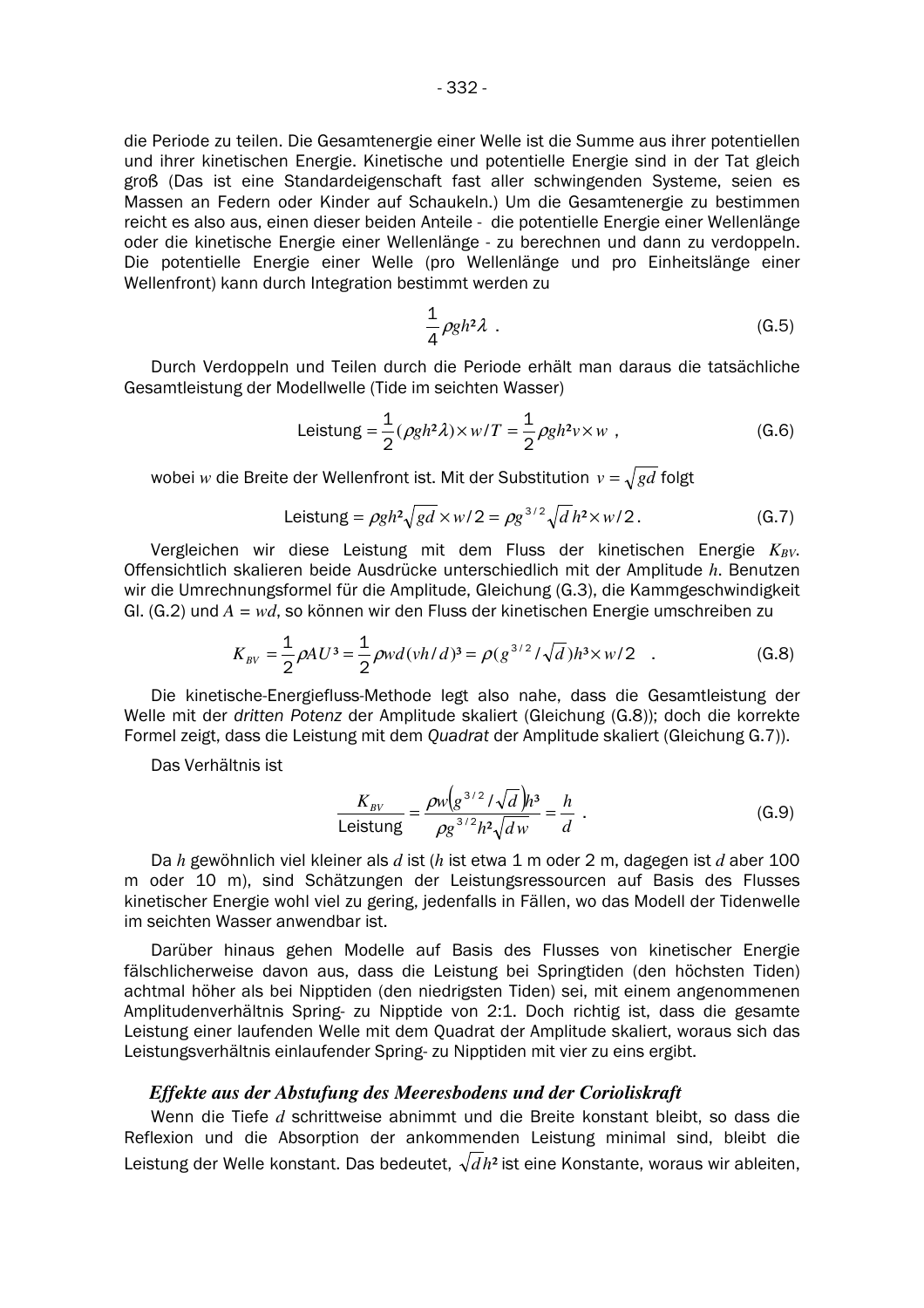$-333-$ 

dass der Tidenhub mit der Tiefe skaliert wie  $h \sim 1/d^{1/4}$ . Das ist ein grobes Modell. Ein vernachlässigtes Detail ist der Corioliseffekt. Die Corioliskraft drückt die Gezeitenkämme und Täler in Laufrichtung nach rechts - beispielsweise ist im Kanal auf der französischen Seite die Flut höher und die Ebbe niederer. Durch Vernachlässigung dieses Effektes kommt ein gewisser Fehler in die Abschätzungen.



Fig.G.5: (a) Gezeitenstrom über einen Zeitraum von 21 Tagen an einer Stelle, bei der der maximale Strom bei Springtide 2,9 Knoten (1,5 m/s) und bei Nipptide 1,8 Knoten (0,9 m/s) beträgt. (b) Die Leistung pro Meeresboden-Flächeneinheit über eine Zeitspanne von neun Tagen von Spring- zu Nipptide. Die Leistung hat vier Spitzen pro Tag, mit bis zu 27 W/m<sup>2</sup>. Die mittlere Leistung der Gezeitenfarm ist 6,4 W/m<sup>2</sup>.

## Leistungsdichte von Gezeitenstromfarmen

Stellen Sie sich vor, wir stellen Unterwasser-Windmühlen am Meeresgrund auf. Der Wasserfluss wird die Windmühlen antreiben. Weil die Dichte des Wassers etwa 1000mal größer als die der Luft ist, ist auch die Leistung 1000mal größer als bei Wind gleicher Geschwindigkeit.

Wie viel Leistung können Gezeitenfarmen extrahieren? Das hängt kritisch davon ab, ob sich die Beiträge benachbarter Gebiete addieren oder nicht. Für Wind ist diese Additivitäts-Annahme recht gut gewährleistet: So lange die Windmühlen genügend weit voneinander entfernt sind, ist die Leistung von zehn benachbarten Windfarmen die Summe der Leistungen, die jede liefert, wenn sie alleine da stünde.

Stimmt das auch für Gezeitenfarmen? Oder interagieren Unterwasser-Windmühlen mit der Leistungsentnahme der anderen auf unterschiedliche Weise? Ich glaube nicht, dass die Antwort darauf in voller Allgemeinheit bekannt ist. Wir können aber zwei alternative Annahmen treffen und Modellsituationen bestimmen, in denen jede davon zutrifft. Die Annahme "Gezeiten sind wie der Wind" besagt, dass man Gezeitenturbinen über den gesamten Meeresgrund aufstellen kann, etwa 5 Durchmesser voneinander entfernt, und dass diese sich nicht gegenseitig stören, egal wie viele sie sind.

Die Annahme "nur eine Reihe" besagt, dass die maximal extrahierbare Leistung einer Gegend diejenige ist, die eine auer zur Strömung angeordnete Reihe von Turbinen erzeugt. Eine Situation, in der dies zutrifft, ist ein Staudamm, wenn das Wasser aus dem Staubereich durch eine einzige richtig dimensionierte Turbine fließt. Es gibt dann keine Möglichkeit, weitere Turbinen dahinter zu schalten. Man kann nicht 100mal mehr Leistung erzeugen, wenn man weitere 99 Turbinen stromabwärts dazunimmt. Die Power wird in der ersten extrahiert, es bleibt nichts mehr für die weiteren übrig. Die Annahme "nur eine Reihe" ist zutreffend bei der Berechnung der extrahierbaren Leistung an einer Stelle, wo Wasser durch eine enge Verbindung zwischen einem nahezu stationären Wasser einer gegebenen Höhe in ein tiefergelegenes Becken strömt. (Dieser Fall ist in Garrett und Cummins (2005, 2007) analysiert.)

Meine persönliche Vermutung ist, dass an vielen Stellen rund um England die Annahme "Gezeiten sind wie der Wind" eine gute Näherung darstellt. Vielleicht haben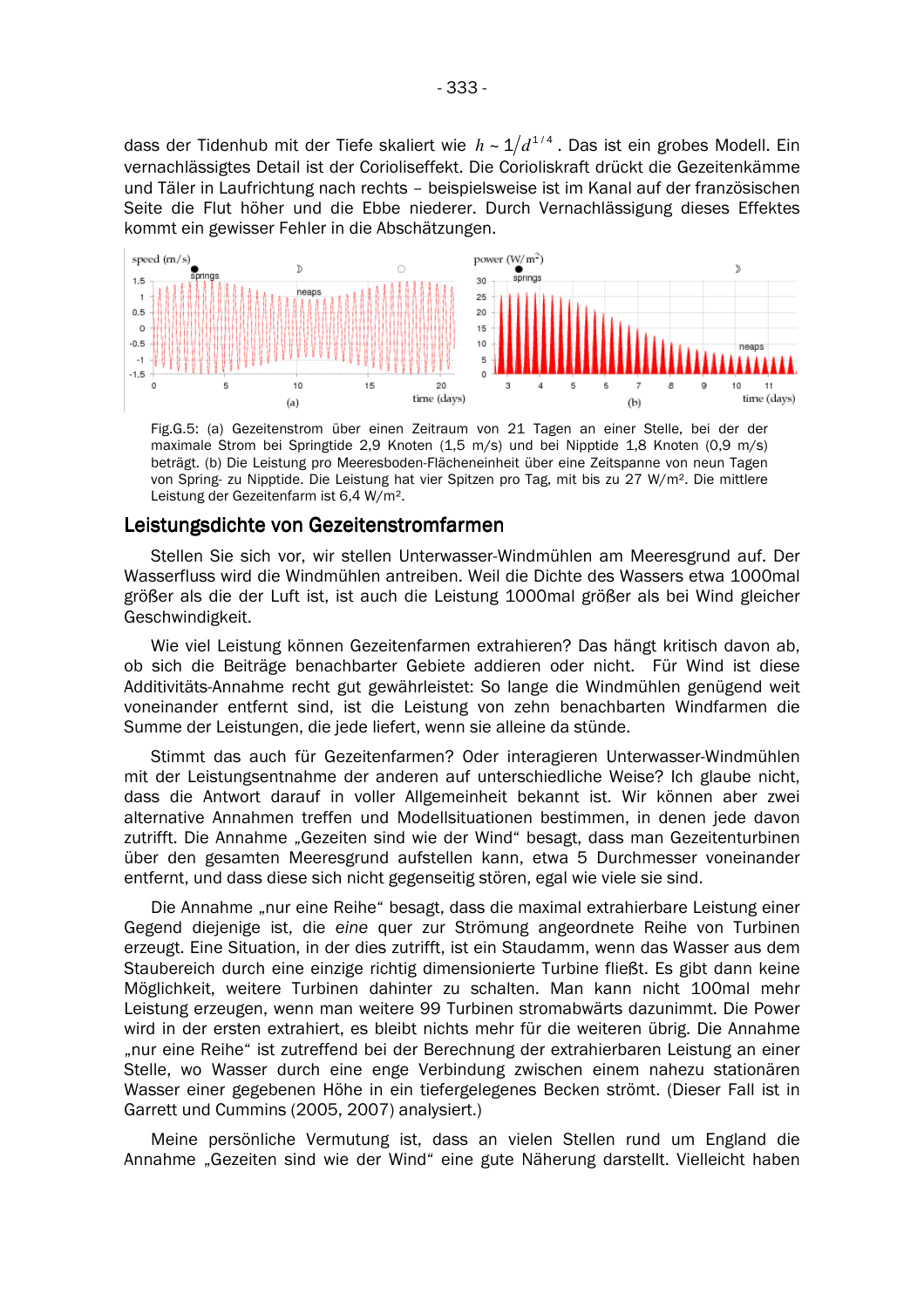manche Stellen die Charakteristik eines engen Durchflusses. An diesen Stellen wäre die Annahme "wie der Wind" eine Überschätzung des Potenzials.

Nehmen wir an, dass die Regeln zur Planung einer Gezeitenfarm ähnlich denen einer Windfarm sind, und dass die Effizienz der Gezeitenmühlen vergleichbar mit der der besten Windmühlen ist, also etwa 1/2. Wir können dann die Formel für die Leistung von Windfarmen (pro Landfläche) von Seite 283 (Gl. (B.8)) übernehmen. Die Leistung pro Flächeneinheit Meeresgrund ist dann:

$$
\frac{\text{Leistung}}{\text{Fläche pro Turbine}} = \frac{\pi}{200} \frac{1}{2} \rho U^3 \,. \tag{G.10}
$$

Tabelle G.6 zeigt die Leistung von Gezeitenfarmen bei verschiedenen Gezeitenströmen nach dieser Formel.

|     | U              | Gezeiten-           |
|-----|----------------|---------------------|
|     | (m/s) (Knoten) | leistung            |
|     |                | (W/m <sup>2</sup> ) |
| 0.5 | 1              | 1                   |
| 1   | 2              | 8                   |
| 2   | 4              | 60                  |
| 3   | 6              | 200                 |
| 4   | 8              | 500                 |
| 5   | 10             | 1000                |
|     |                |                     |

Tabelle G.6: Gezeitenfarm-Leistungsdichte (in Watt pro qm Meeresboden) als Funktion der Fließgeschwindigkeit  $U$ . (1 Knoten = 1 Seemeile pro Stunde = 0,514 m/s.) Die Leistungsdichte berechnet sich nach  $\frac{\pi}{200} \frac{1}{2} \rho U^3$  (Gleichung (G.10)).

Was sind typische Gezeitenströme? Tabellen beinhalten meist die Ströme in Verbindung mit dem größten Tidenhub (Springtide) und dem kleinsten Tidenhub (Nipptide). Springtiden treten kurz nach jedem Voll- oder Neumond auf, Nipptiden bei Halbmond nach dem ersten bzw. dritten Quartal des Mondzyklus. Die Leistung einer Gezeitenfarm würde über den Tag in einer voraussagbaren Weise schwanken. Fig.G.5 illustriert die Leistungsdichte einer Gezeitenfarm mit einem maximalen Gezeitenstrom von 1,5 m/s. Die mittlere Leistung dieser Farm läge bei 6,4 W/m<sup>2</sup>. Es gibt viele Plätze um die britischen Inseln, wo 6 W/m<sup>2</sup> oder mehr erzielbar wären. Dieser Wert ist vergleichbar mit unsren Abschätzungen für Windfarmen (2-3 W/m<sup>2</sup>) und Solarparks (5-10 W/m<sup>2</sup>).

Wir verwenden die "Gezeiten sind wie Wind"-Theorie um die durch Gezeitenfarmen extrahierbare Leistung in vielversprechenden Regionen um die britischen Inseln abzuschätzen. Als Konsistenzcheck berechnen wir auch die gesamte Gezeitenleistung, die durch jede dieser Regionen fließt, nach der Theorie der "Leistung von Gezeitenwellen", und stellen damit sicher, dass unsere Abschätzung für die Gezeitenfarm nicht größer als die gesamte verfügbare Leistung ausfällt. Die wichtigsten Regionen mit hohen Gezeitenströmen sind in Fig.G.7 gezeigt.

Ich schätzte die Spitzenströme für vielversprechende sechs Regionen ab mit den Daten aus "Reed's Nautical Almanac" (Diese Daten können leicht 30% falsch sein.) Habe ich die Flächen der einen oder anderen Region über- oder unterschätzt? Ich habe den Meeresgrund nicht untersucht - gut möglich, dass der auf die eine oder andere Weise unpassend ist, zu tief, zu seicht oder zu kompliziert zu bebauen.

Mit diesen ganzen Unsicherheiten gelangte ich zu einer Abschätzung für die Gesamtleistung aus Gezeitenfarmen von 9 kWh/d pro Person. Das korrespondiert mit 9% der natürlichen ankommenden Wellenleistung, die ich auf Seite 95 erwähnte, 100 kWh pro Tag pro Person. (Die Leistung von 1,1 kWh/d/p im Kanal von Bristol, Region 2, könnte in Konkurrenz stehen zum Severn-Stauwehr; das hängt davon ab, ob die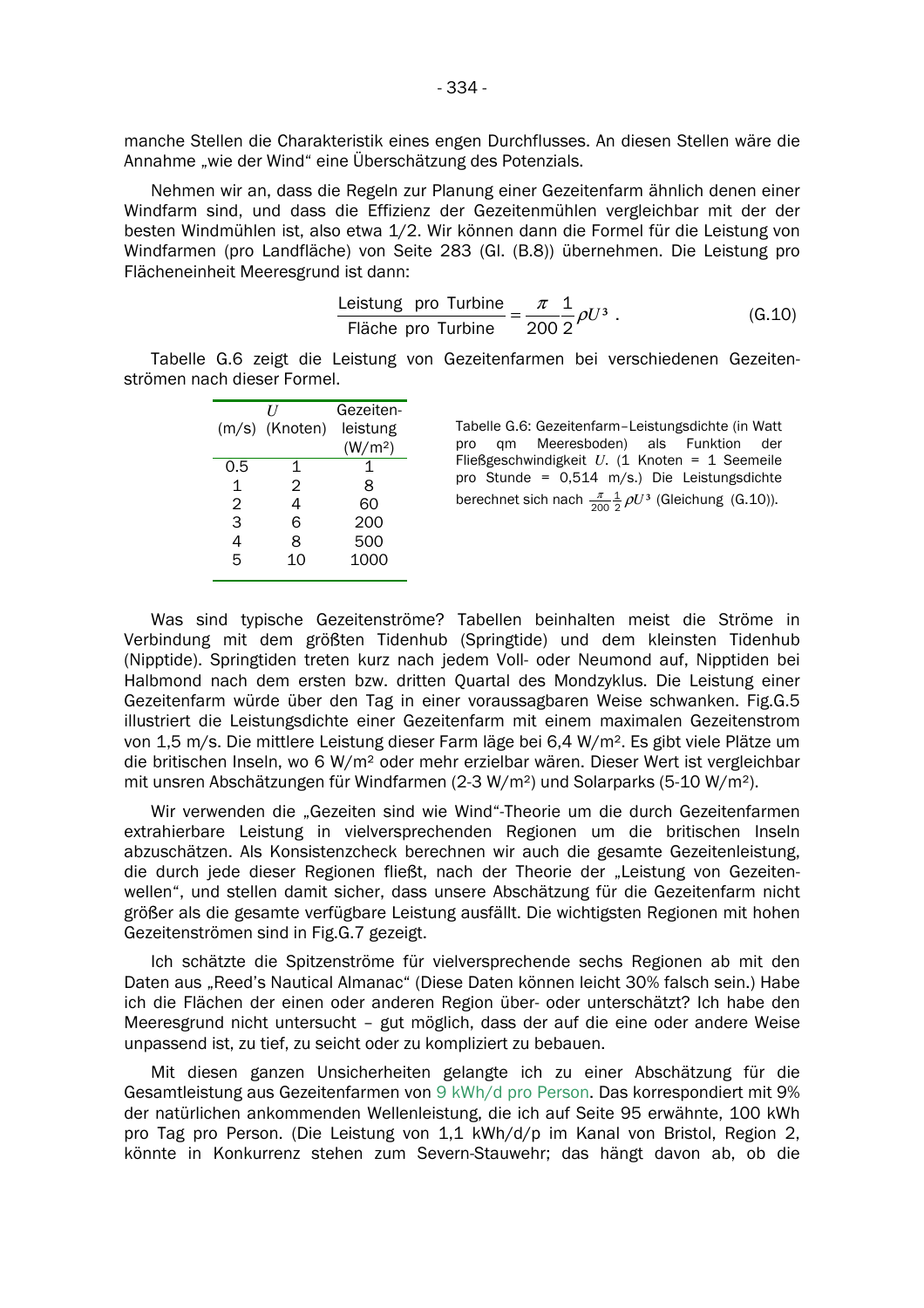#### Gezeitenfarm sich zur natürlichen durch den Kanal erzeugten Reibung addiert, oder diese ersetzt.)

Fig.G.7: Regionen um die britischen Inseln, wo der Spitzen-Gezeitenfluss 1 m/s übersteigt. Die sechs dunkel schraffierten Stellen sind in Tabelle G.8 aufgeführt:

- 1. Kanal von England (südlich der Isle of Wight)
- 2. Der Kanal von Bristol
- 3. nördlich von Anglesev
- 4. nördlich des Isle of Man
- 5. zwischen Nordirlan, Mull of Kintyre und Islay; und
- 6. der Pentland Firth (zwischen Orkney und Schottland) und zwischen den Orkney-Inseln.

Zudem gibt es gewaltige Strömungen um die Kanalinseln, doch stehen die nicht unter englischer Verwaltung. Weitere vielversprechende Regionen finden sich in der Nordsee, von der Themse (London) bis zu The Wash (Kings Lynn). Die Konturen zeigen Wassertiefen über 100 m. Gezeitendaten stammen aus Reed's Nautical Almanac und DTI Atlas of UK Marine Renewable Energy Resources (2004).



| Region |             |          | Leist -             | Fläche             | mittlere  |     |      | natürl. Leistung |     |
|--------|-------------|----------|---------------------|--------------------|-----------|-----|------|------------------|-----|
|        |             | (Knoten) | dichte              |                    | Leistung  | d   | w    | N                | S   |
|        | N           | S        | (W/m <sup>2</sup> ) | (km <sup>2</sup> ) | (kWh/d/p) | (m) | (km) | (kWh/d/p)        |     |
| 1      | $1.7 \t3.1$ |          |                     | 400                | $1.1\,$   | 30  | 30   | 2.3              | 7.8 |
| 2      | 1.8         | 3.2      | 8                   | 350                | 1.1       | 30  | 17   | 1.5              | 4.7 |
| 3      | 1.3         | 2.3      | 2.9                 | 1000               | 1.2       | 50  | 30   | 3.0              | 9.3 |
| 4      |             | 1.7 3.4  | 9                   | 400                | 1.4       | 30  | 20   | 1.5              | 6.3 |
| 5      | 1.7         | 3.1      | 7                   | 300                | 0.8       | 40  | 10   | $1.2\,$          | 4.0 |
| 6      | 5.0         | 9.0      | 170                 | 50                 | 3.5       | 70  | 10   | 24               | 78  |
| Gesamt |             |          |                     |                    | 9         |     |      |                  |     |
|        |             |          | a)                  |                    |           |     |      | (b`              |     |

| ν   | ν                |      |                            | Reibungs-Leistungs- Leistungsdichte |
|-----|------------------|------|----------------------------|-------------------------------------|
|     | $(m/s)$ (Knoten) |      | dichte $(W/m2)$            | Gezeitenfarm                        |
|     |                  |      | $R_1 = 0.01$ $R_1 = 0.003$ | (W/m <sup>2</sup> )                 |
| 0,5 |                  | 1,25 | 0.4                        |                                     |
| 1   | 2                | 10   | З                          | 8                                   |
| 2   |                  | 80   | 24                         | 60                                  |
| 3   | 6                | 270  | 80                         | 200                                 |
| 4   | 8                | 640  | 190                        | 500                                 |
| 5   |                  | 1250 | 373                        | 1000                                |

Tabelle G.8: (a) Abschätzungen Gezeitenleistung unter der Annahme, dass Gezeitenfarmen wie Windfarmen sind. Die Leistungsdichte ist die mittlere Leistung pro Flächeneinheit Meeresboden. Die genannten sechs Regionen sind in Fig.G.7 eingezeichnet. N=Nipptide. S=Springtide. (b) zum Vergleich. Abschätzung der ankommenden natür-- lichen Leistung nach Gleichung (G.1) (Seite 331).

Tabelle G.9: Reibungs-Leistungsdichte  $P_{1} \rho U^3$ (in Watt pro qm Meeresboden) als Funktion der Flussgeschwindigkeit, unter der Annahme  $R_i = 0.01$  oder 0,003. Flather (1976) benutzt  $R_1$ =0,0025-0,003; Taylor (1920) benutzt 0,002.  $(1$  Knoten = 1 Seemeile pro Stunde = 0,514 m/s.) Die letzte Spalte zeigt die Gezeitenfarm-Leistung wie in Tabelle G.6 abgeschätzt. Als weiterführende Literatur siehe Kowalik (2004), Sleath (1984).

# Abschätzung der Gezeiten-Ressourcen aus der Bodenreibung

Eine andere Möglichkeit, die verfügbare Leistung aus den Gezeiten herzuleiten, ist auszurechnen, wie viel Leistung schon durch die Reibung am Meeresboden verloren geht. Ein Mantel aus Turbinen, knapp über dem Meeresboden montiert, könnte wie ein Bodenersatz wirken und annähernd denselben Widerstand dem vorbeifließenden Wasser entgegensetzen wie der normale Boden, ohne die Gezeitenströmungen nennenswert zu beeinflussen.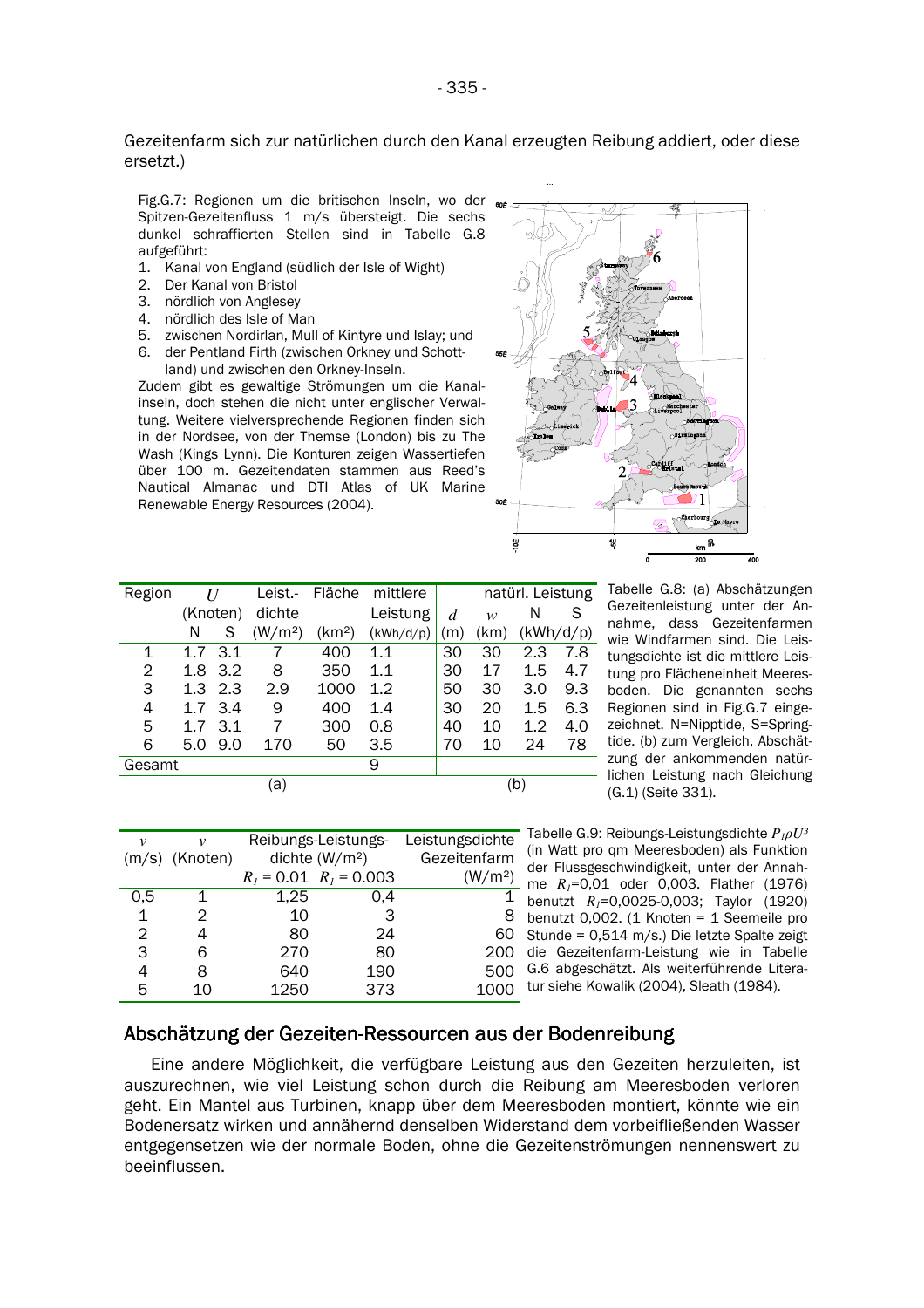Welche Leistung geht also in der Bodenreibung verloren? Leider gibt es kein konsistentes Modell der Bodenreibung. Die Reibung hängt von der Rauhigkeit des Meeresbodens ab und vom Material, aus dem er besteht - und auch wenn man diese Parameter kennt, ist nicht klar, welche Formel man benutzen sollte. Ein häufig benutztes Modell sagt, dass die Größe der mechanischen Scherspannung (Kraft pro Fläche) gegeben ist durch  $R_1 \rho U^2$ , wobei U die mittlere Flussgeschwindigkeit ist und  $R_1$  eine dimensionslose Größe namens Scher-Reibungskoeffizient (shear friction coefficient). Wir können die verlorene Leistung abschätzen, indem wir die Scherkraft mit der Geschwindigkeit multiplizieren. Tabelle G.9 zeigt die in der Reibung verlorene Leistung bei angenommenem  $R_1$  = 0,01 oder  $R_1$  = 0,003. Liegt der Wert des Scher-Reibungskoeffizienten in diesem Bereich, erhält man für die Reibungsleistung ganz ähnliche Werte wie bei obigen Abschätzungen für die Gezeitenfarmen. Das ist eine gute Nachricht, weil es nahe legt, dass ein Wald von Unterwasser-Windmühlen, jeweils 5 Durchmesser voneinander entfernt auf dem Meeresgrund, die Strömungen nicht tiefgreifend verändern wird. Die natürliche Reibung hat bereits einen Effekt in ähnlicher Größenordnung.

#### Gezeitenbecken mit Pumpen

"Der Pump-Trick" erhöht künstlich die Amplitude der Gezeiten in einem Becken und verstärkt so die erzielbare Leistung. Der Energieeinsatz für das Einpumpen zusätzlicher Wassermassen bei Flut wird mit Zinsen wieder zurückgewonnen, wenn man dasselbe Wasser bei Ebbe wieder herausfließen lässt. Genauso kann man bei Ebbe zusätzlich Wasser aus dem Becken pumpen und es bei Flut wieder einfließen lassen. Der Pump-Trick wird in La Rance manchmal angewandt und erhöht die Netto-Leistung um 10% (Wilson und Balls, 1990). Sehen wir uns die theoretischen Limits dieser Technologie an. Ich werde annehmen, dass die Generatoren einen Wirkungsgrad von  $\varepsilon_G$  = 0,9 haben und die Pumpen  $\varepsilon_P$  = 0,85. Der Tidenhub sei 2h. Der Einfachheit nehme ich an, dass die Preise zum Kauf und Verkauf von Elektrizität gleich und konstant sind. Dann ist die optimale Zusatz-Pumphöhe b, auf die das Becken über den Flut-Füllstand vollgepumpt werden soll, gegeben durch (Grenzkosten fürs Zusatzpumpen = Grenznutzen des zusätzlichen Wassers)

$$
b/\varepsilon_p = \varepsilon_c (b+2h)
$$
.

Mit der Zyklus-Effizienz  $\varepsilon = \varepsilon_G \varepsilon_P$  erhalten wir

$$
b=2h\frac{\varepsilon}{1-\varepsilon}.
$$

Mit einem Tidenhub von  $2h = 4$  m beispielsweise und einer Zyklus-Effizienz von  $\varepsilon =$ 76% ist die optimale Zusatzhöhe  $b = 13$  m. Das ist die maximale Zusatzhöhe, bis zu der Pumpen ökonomisch sinnvoll ist bei konstanten Strompreisen.

Nehmen wir an, der umgekehrte Trick würde bei Ebben angewandt. (Das erfordert, dass das Becken eine senkrechte Ausdehnung von 30 m hat!) Dann ist die abgegebene Leistung pro Flächeneinheit

$$
\left(\frac{1}{2}\rho g\varepsilon_G(b+2h)^2-\frac{1}{2}\rho g\frac{1}{\varepsilon_p}b^2\right)\bigg/T,
$$

wobei T die Zeit zwischen Flut und Ebbe ist. Wir können dies ausdrücken als die maximal mögliche Leistungsdichte ohne Pumpen,  $\varepsilon_c 2\rho g h^2/T$ , erhöht um den Pumpfaktor

$$
\left(\frac{1}{1-\varepsilon}\right),
$$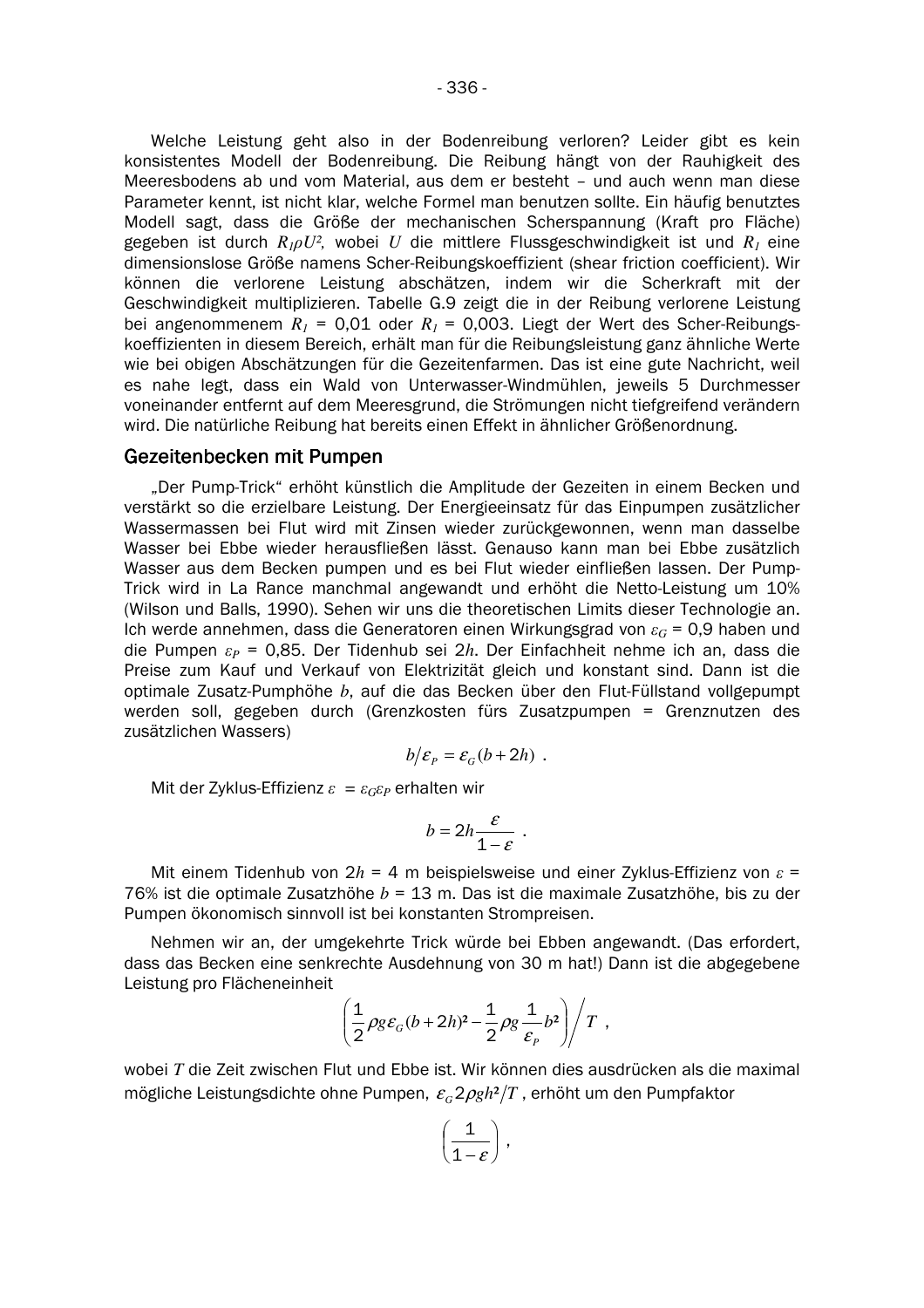der etwa einen Faktor 4 ausmacht. Tabelle G.10 zeigt die theoretischen Leistungsdichten, die man mit Pumpen erreichen kann. Leider wird der Pump-Trick nur sehr selten in vollem Umfang auszubeuten sein wegen der Ökonomie des Becken-Bauens: Volles Ausnutzen des Pump-Tricks erfordert ein Becken, das etwa 4mal so hoch wie der Tidenhub ist, und erhöht die erzeugte Leistung 4fach. Doch die Menge erforderlichen Materials beim Bau eines Stauwehrs der Höhe H skaliert mit  $H^2$ , also sind die Baukosten einer 4mal höheren Wand mehr als 4mal größer. Zusätzliche Geldmittel sind wahrscheinlich besser in einer horizontalen Vergrößerung des Beckens angelegt als in einer vertikalen.

| Tiden-Amplitude<br>optimale |                     | Leistung                                      |
|-----------------------------|---------------------|-----------------------------------------------|
|                             |                     |                                               |
| (m)                         | (W/m <sup>2</sup> ) | (W/m <sup>2</sup> )                           |
| 6,5                         | 3.5                 | 0,8                                           |
| 13                          | 14                  | 3,3                                           |
| 20                          | 31                  | 7,4                                           |
| 26                          | 56                  | 13                                            |
|                             |                     | Leistung<br>Pumphöhe b mit Pumpen ohne Pumpen |

Tabelle  $G.10:$ Theoretische Leistungsdichte der Gezeitenkraft unter Verwendung des Pump-Tricks, wenn es keine Beschränkungen aus der Beckenhöhe gibt.

Der Pump-Trick kann aber dennoch ohne Zusatzkosten angewandt werden an jedem Tag, an dem der natürliche Tidenhub kleiner ist als die maximale Beckenhöhe: Der Wasserlevel bei Flut kann hochgepumpt werden bis zum Maximal-Pegel. Tabelle G.11 gibt die Leistung an, wenn nur eine Höhe h gepumpt wird ( $b = h$ ), d.h. die Höhe im Becken ist gerade zweimal die externe Tidenhöhe. Verdoppeln der Höhe ist bei Nipptide einfach, weil Nipptiden gewöhnlich nur halb so groß wie Springtiden sind. Die Becken bei Nipptide bis zum Springtiden-Level zu pumpen, verdoppelt etwa die Leistung bei Nipptide im Vergleich zum ungepumpten Betrieb. Ein System mit Pumpen würde also zweiwöchige Variationen nur um den Faktor 2 anstatt um den Faktor 4 zeigen.

| Tiden-Amplitude Pumphöhe |     | Leistung            | Leistung               |
|--------------------------|-----|---------------------|------------------------|
| (halber Hub) $h$         |     |                     | mit Pumpen ohne Pumpen |
| (m)                      | (m) | (W/m <sup>2</sup> ) | (W/m <sup>2</sup> )    |
| 1.0                      | 1,0 | 1,6                 | 0.8                    |
| 2,0                      | 2,0 | 6,3                 | 3,3                    |
| 3,0                      | 3,0 | 14                  | 7,4                    |
| 4,0                      | 4.0 | 25                  | 13                     |

Tabelle G.11: Leistungsdichte, die der Pump-Trick eröffnet, wenn die Zusatz-Pumphöhe so hoch wie der Tidenhub ist. Diese Annahme ist z.B. bei Nipptide erfüllt, wenn durch Pumpen der Tidenhub auf die Größenordnung der natürlichen Springtide angehoben werden soll.

## Wie man ein "dauernd laufendes" Gezeitenkraftwerk mit zwei Becken macht

Hier eine nette Idee: Man nehme zwei Becken, eines davon ist das "volle" und eines das "leere"; bei jeder Flut wird das "volle" wieder aufgefüllt; bei jeder Ebbe wird das "leere" vollständig geleert. Das Füllen und das Leeren kann entweder passiv mittels Schleusen geschehen oder (zusätzlich) durch Pumpen mit dem oben erwähnten Pump-Trick. Immer wenn Leistung benötigt wird, lässt man Wasser vom "vollen" Becken ins "leere" laufen oder (für die Leistungsausbeute noch besser) von einem Becken ins offene Meer. Die Kapitalkosten einer Zwei-Becken-Lösung (einer sog. Tidenlagune) dürften höher liegen, weil zusätzliche Sperrwände erforderlich werden, doch ist der große Vorteil, dass Leistung jederzeit verfügbar ist, so dass das Kraftwerk dem Energiebedarf folgen kann.

Wir können Leistung, die im "leeren" Becken erzeugt wird, benutzen, um bei Flut zusätzliches Wasser ins "volle" Becken zu pumpen und in gleicher Weise Leistung aus dem "vollen" Becken zum Absenken des Wasserspiegels im "leeren" Becken bei Ebbe. Mit diesem "Pumpen aus eigener Kraft" könnte man die Leistung des Kraftwerks